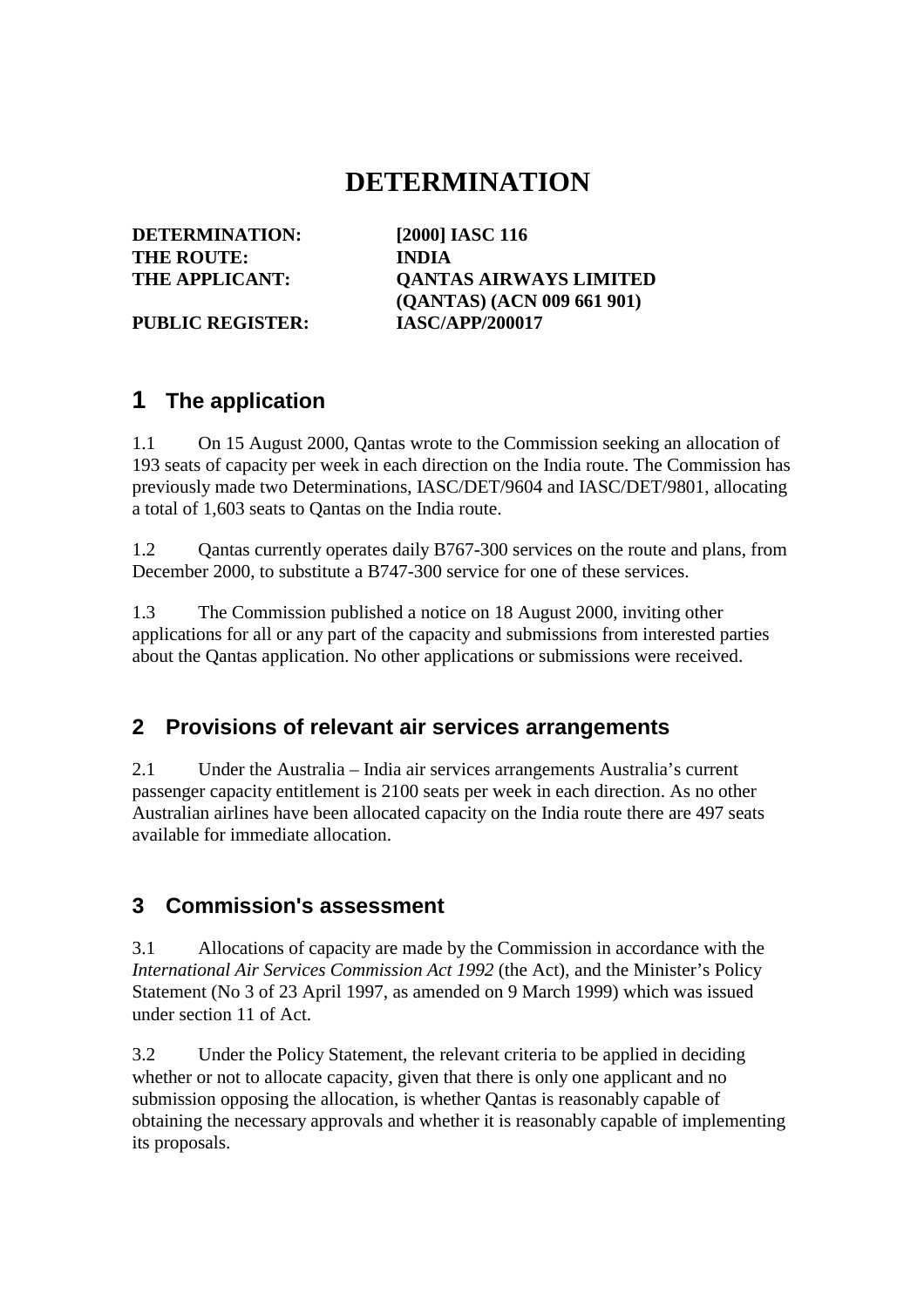3.3 Qantas is an established international carrier, which has the technical and financial resources to implement its proposal. The Commission concludes that Qantas is reasonably capable of obtaining the necessary approvals and implementing its proposal and that the allocation to Qantas of 193 seats per week in each direction on the India would be of benefit to the public.

# **4 Determination allocating capacity on the India route to Qantas ([2000] IASC 116)**

4.1 The Commission makes a determination in favour of Qantas, allocating 193 seats per week in each direction on the India route in accordance with the Australia – India air services arrangements.

4.2 The allocated capacity may be operated on all sectors of the India route in accordance with the Australia – India air services arrangements.

- 4.3 The determination is for five years from the date of the determination.
- 4.4 The determination is subject to the following conditions:
	- Qantas is required to fully utilise the capacity from 1 January 2001;
	- only Qantas is permitted to utilise the capacity;
	- Qantas is not permitted to utilise the capacity to provide services jointly with another Australian carrier or any other person without the approval of the Commission;
	- changes in relation to the ownership and control of Qantas are permitted except to the extent that any change:
		- − results in the designation of the airline as an Australian carrier under the Australia - India air services arrangements being withdrawn; or
		- − has the effect that another Australian carrier, or a person (or group of persons) having substantial ownership or effective control of another Australian carrier, would take substantial ownership of Qantas or be in a position to exercise effective control of Qantas, without the prior consent of the Commission; and